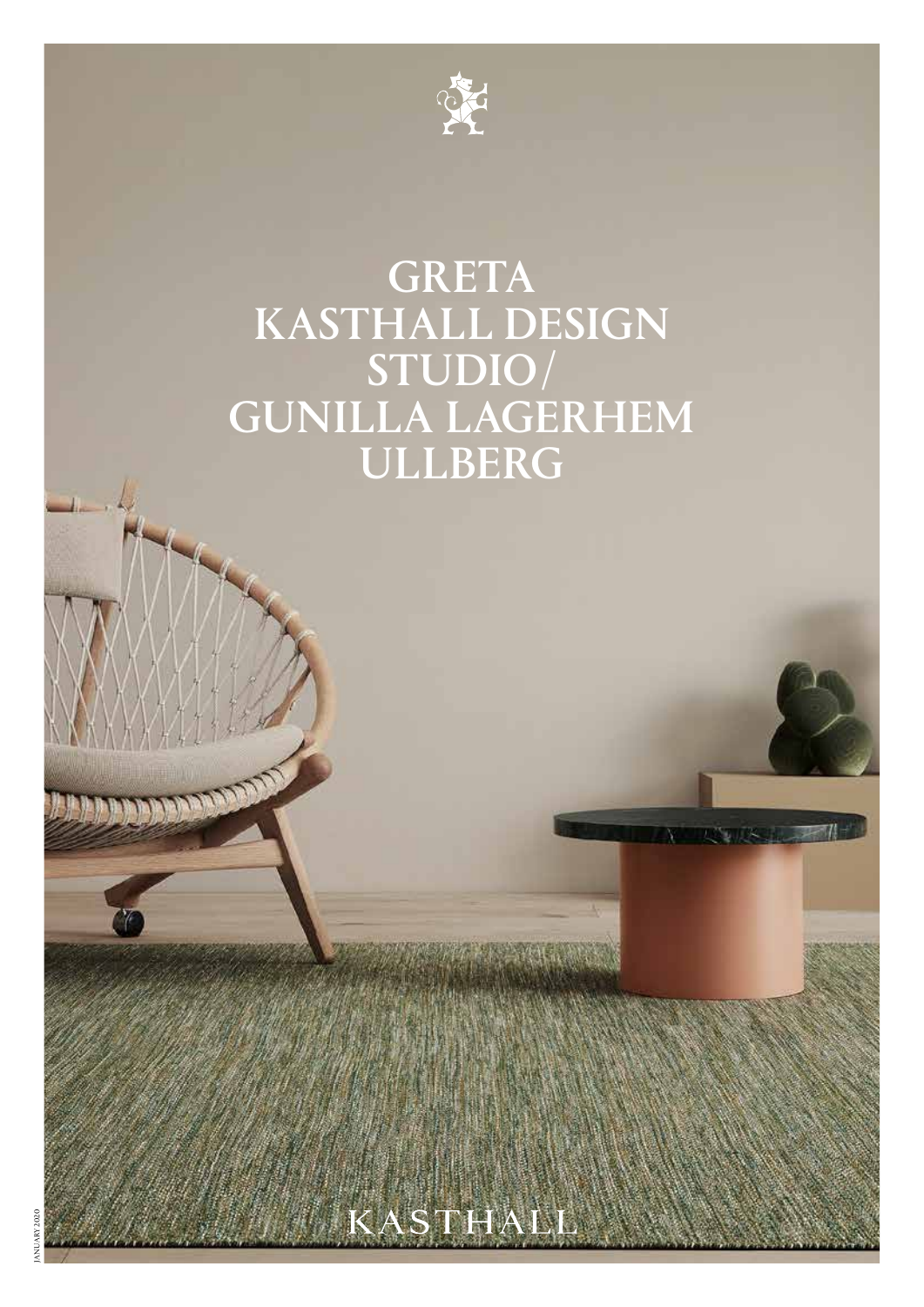# PRODUCT SPECIFICATIONS GRETA

The art of gathering. Inspired by rest products and finds in our absolute vicinity, i.e. our factory and weaving mill, we have created a playful, inspiring and versatile toolbox. Color tones, texture and tactility from leftovers, wood, glass, metal scrap, old punch cards and packaging have given birth to beautiful mixed shades; an addition of seven new colors (to the already existing five) to the Greta family. Each rug consists of twelve different yarns, giving rise to complex, yet harmonic color combinations. A vivacious rug of superior quality whose contrasting and timeless character is a reminder how quality is recurring constant in our life cycle. The original conceptual design was created by Gunilla Lagerhem Ullberg, 2007.

PRODUCT TYPE: Woven rug in pure wool

WEFT MATERIAL: 100% wool

WARP MATERIAL: 100% linen

TOTAL HEIGHT: approx. 5 mm

TOTAL WEIGHT: approx. 2200 g/m2

SIZE: Custom made sizes, width 70–600 cm upon request. Or choose amongst our suggested sizes; 90x240 cm, 140x200 cm, 170x240 cm, 200x300 cm, 250x350 cm, 300x400 cm, 350x450 cm.  $\begin{array}{c} \text{A} \text{So } \text{A} \text{ is a constant, and } \text{A} \text{ is a constant.} \end{array}$ 

## ENVIRONMENT AND SUSTAINABILITY

Meets the requirements for Green Label Plus. Building assessment program: Byggvarubedömingen ID: 111071, Recommended



# ENVIRONMENT AND SOCIAL RESPONSIBILITY

At Kasthall environmental work is a very natural part of what we do and what we stand for – today and for generations to come. Naturally we are certified according to the environmental standard ISO 14001, and many of our products are compliant with known environmental standards. These certificates confirm our continuous efforts. All our rugs are made to order in Sweden, using the finest renewable natural materials. Our working environment reflects the creativity and quality that we strive for – in design, materials and manufacture. Read more about our environmental work and philosophy at kasthall.com.

# CARE ADVICE WOVEN RUGS

(EN 13501-1) Cfl-s1

Wear classification: (EN 1307) Class 33 Commercial heavy

Acoustics properties: (EN 1307) Sound insulation approx. 24 dB

Suitable for Castor chair only with additional backing: (EN 1307) Occasional use

To further extend the lifetime of your rug, Kasthall recommends a regular maintenance so that the rug may retains its shape and appearance. If you have a light, single-colour rug you will need to care for it more often than a darker, patterned rug. It is also a good idea to use a rug underlay to prolong the life of your woven rug and prevent it from slipping on any type of floor. Thorough vacuuming is the best, most economical and environmentally friendly method of cleaning. Beating or shaking a rug may damage the fibers. It is most efficient to vacuum the rug one direction at a time.

Acoustics properties:<br>Sound absorption  $\alpha_{_{\mathbf{W}}}$ 0,15,

Luxury rating: (EN 1307) LC1

Thermal resistance: (ISO 8302) 1,8 m² K/W

 $\mathbf{\mathsf{C}}$   $\boldsymbol{\mathsf{\mathsf{C}}}$   $_{\scriptscriptstyle{\mathrm{CE}\,(\mathrm{EN}\,1404\mathrm{l})}}$ 

## CLEANING ADVICE

We recommend that the rug is cleaned by a professional cleaner, using the extraction method on a flat surface. The quantity and temperature of the water will depend on the material. Good ventilation during the drying process is essential. Shrinkage will be about 3–5%. Kasthall's rugs are not to be machine-washed or dry-cleaned. At www.kasthall.com you can read more about our materials, how to look after your rug and our stain guide.

## CHOOSING A RUG

Choose the characteristics of the rug, its colour and design to suit the space in which it will be laid. If it is to be laid in a hall, for example, you may choose a type of rug that is more resistant to wear, and a colour that is a little darker and dirt-tolerant. Use a rug as a means of bringing together the rest of the interior. Decide whether you want to place a sofa on the rug or at its edge. If a rug is to be placed underneath a dining table, add at least 60 cm all round the table to allow space for pulling out the chairs. Woven rugs are suitable for most settings, both public and private. Ideal for use in domestic settings such as dining rooms, halls and kitchens, and in retail environments, conference premises and corridors. May also be laid as a carpet.



Armchair 80x80 *Examples of commonly used rug sizes:*

1. Dining table with 6 chairs: rug size 200x300 cm 2. Dining table with 10 chairs: rug size 300x400 cm

- 3. Three-seat couch with armchairs: rug size 170x240 cm
- 4. Three-seat double couch: rug size 200x300 cm

## OTHER INFORMATION

• Depending on the materials used and the rug-making process, dimensions may vary by

5. Three-seat double couch: rug size 250x350 cm 6. Corner sofa with armchairs: rug size 250x350 cm 7. Three-seat double couch: rug size 300x400 cm 8. Corner sofa with daybed and armchair:

rug size 350x450 cm

- up to 5% so please state maximum or minimum dimensions when placing your order. • Note that all rugs from Kasthall are made from natural materials. Variations in
- colour and texture can therefore arise between batches of yarn and dye baths. • Rugs should be laid on an underlay that prevents them from moving on all types of
- flooring. This extends the life of the rug and reduce the risk of slipping.
- The use of backing fixes the dimensions of a rug and extends its life. This is recomended for rugs that are wider than 200 cm and/or those larger than six sqm.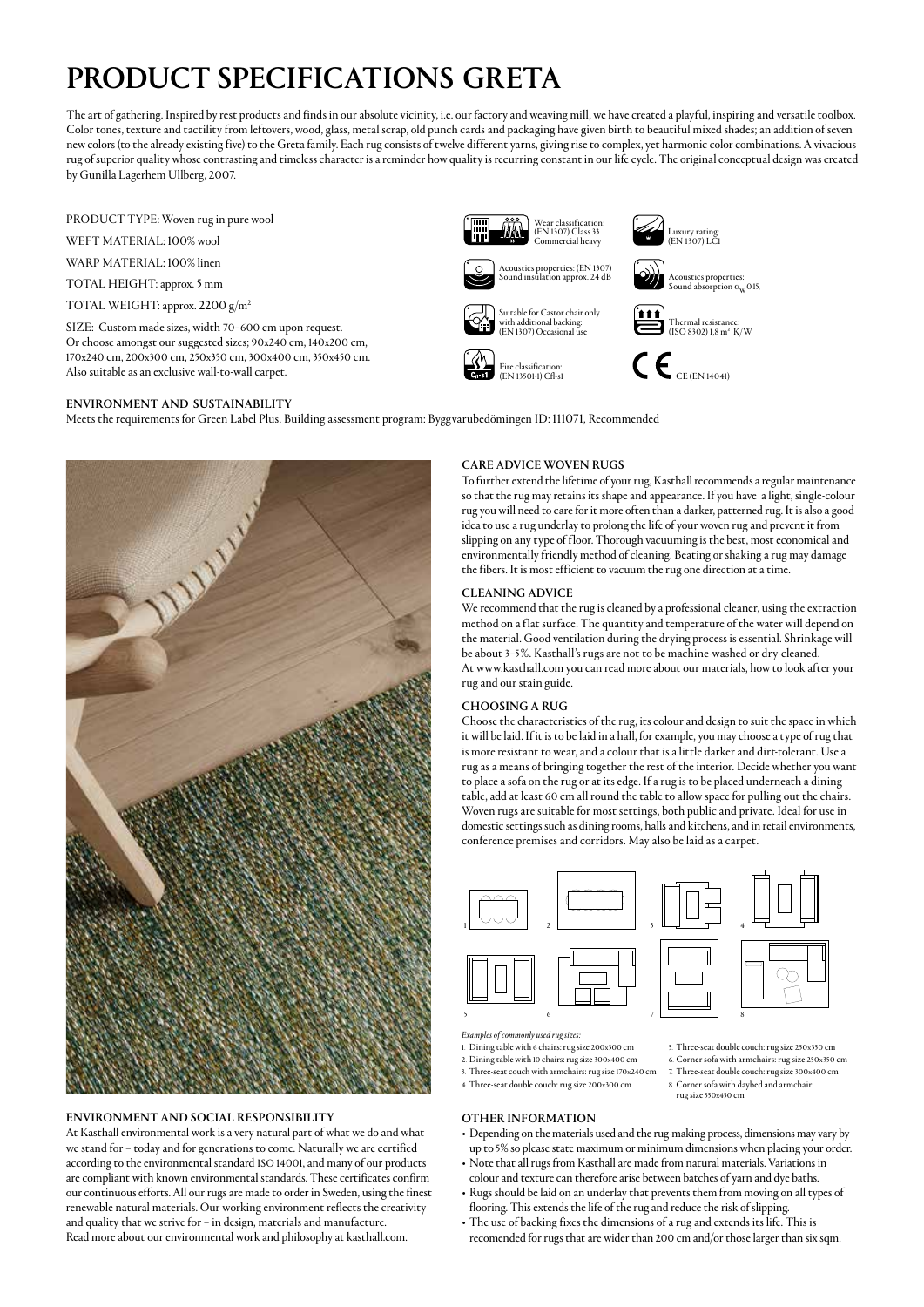GRETA Design KASTHALL DESIGN STUDIO / GUNILLA LAGERHEM ULLBERG Woven rug in pure wool









Marble 802 Pebble Grey 502 Multi Light 800 Winter Stream 204





Early Spring 803



Tidal Foam 804 Summer Breeze 302



Autumn Bay 701





Sage 301



Nippon Rose 600 Mountain Lake 202 Black Forrest 203





kasthall head quarter Phone +46(0)320 205 900 | Fritslavägen 42 | Box 254 | 511 23 Kinna, Sweden | info@kasthall.se For the latest updates of our collection, please visit www.kasthall.com *All the designs shown here are protected under law. Kasthall have the property rights and distribution rights worldwide. Copying will be prosecuted.* KASTHALL.COM